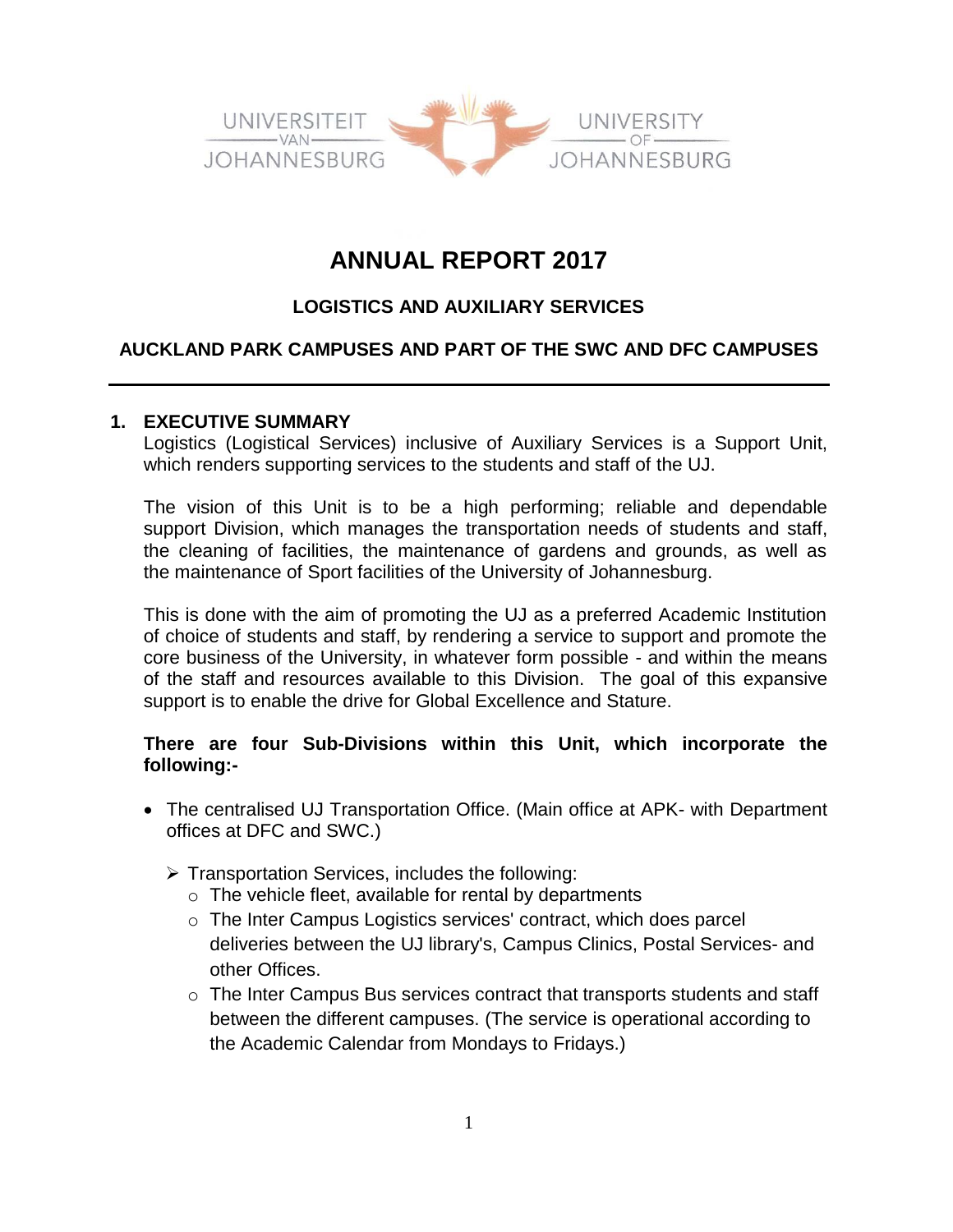- $\circ$  The Nursing Transport service, which assists the Nursing Department with transporting their students to various hospitals and clinics, to allow the students to perform their practical sessions.
- The APK Campus Gardens and Grounds Maintenance Division
	- **► Gardens and Grounds** 
		- o Maintain the gardens and grounds of the Campus with in-house staff.
		- o Responsible for daily maintenance and irrigation of the gardens and grounds of the APK Campus as well as overseeing the contractors which are appointed to maintain the outside properties of UJ.
- The APK Campus Sport Facilities Maintenance Division
	- $\triangleright$  Sports Fields APK
		- o Responsible for the daily maintenance of 22 sports fields around the APK Campus, with in-house staff.
		- o Renders a service to the U.J. Sport Department, to prepare the fields for all sport evens and functions.
		- o Renders support services, for all sport events.
- The APB Campus Sport Facilities Maintenance Division
	- $\triangleright$  Sports Fields APB (A.W. Muller Stadium.)
		- o Responsible for the daily maintenance of 6 sports fields at the A.W Muller Stadium, with in-house staff.
		- o Renders a service to the Sport Department, to prepare the fields for all sport evens and functions.
		- o Renders support services, for all sport events.

# **2. STRATEGIC PLAN/THRUSTS**

The strategic plan and thrusts of both Logistics and Auxiliary Services, of the APK, APB, DFC and SWC Campuses, are aligned to that of the Operations Division of the University of Johannesburg - and encompass the following:

- Improving performance.
- Providing a functional Organization.
- Managing scarce resources.
- Improving safety and security and complying with Occupational Health and Safety requirements.
- Enhancing accountability and responsibility.
- Efficient implementation of outsourced service contracts.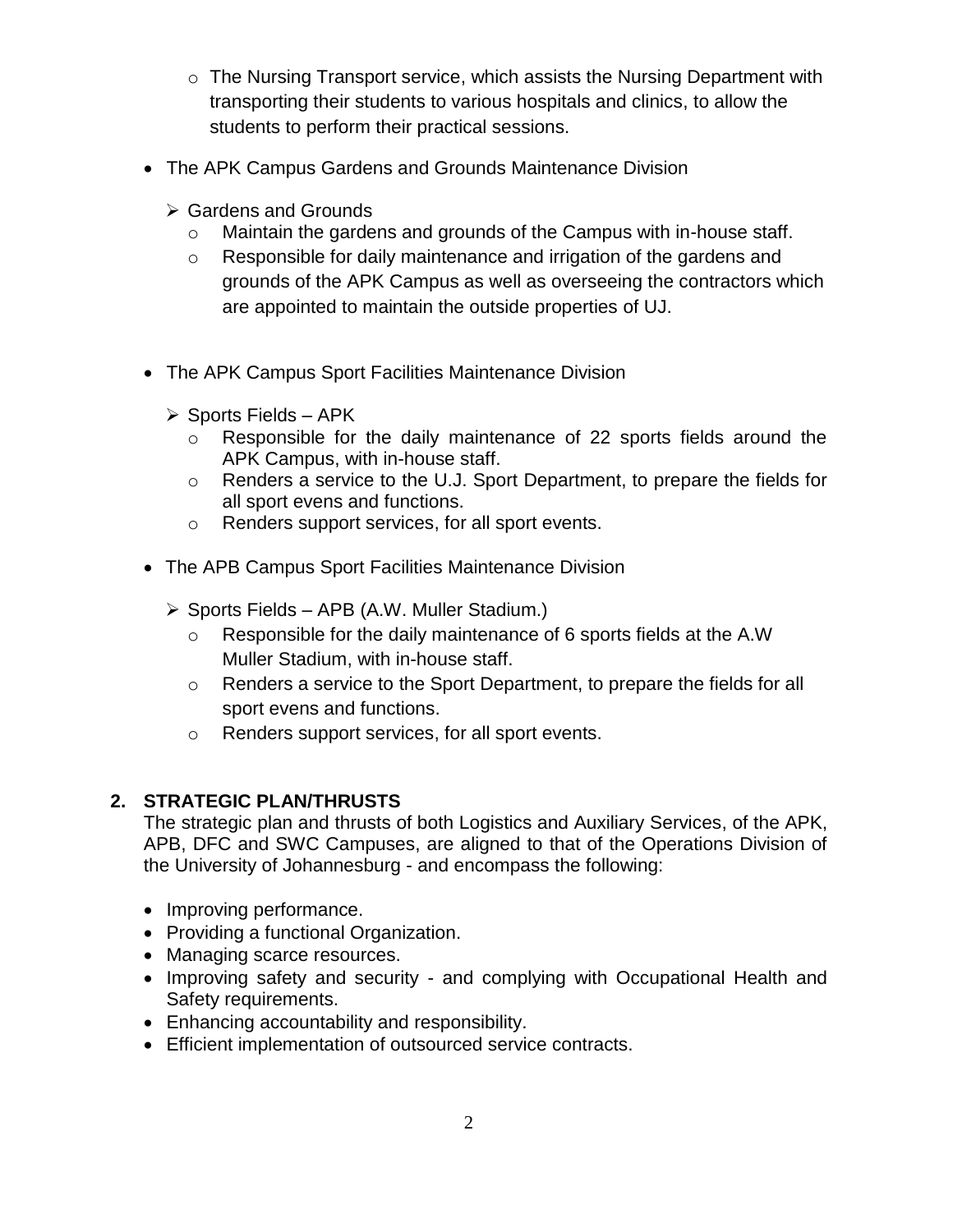### 3. **GOVERNANCE STRUCTURES**

In the previous report, an organogram of the complete Logistics structure was not included. A condensed governance structure is herewith supplied, with the request that the structure above the "unit" be duplicated that pertains to Government, Council, MEC and the DVC of Operations, in the interest of uniformity.

Logistics reports to the Executive Director of Operations of UJ/Senior Campus Director and MEC representative of Operations. The rest of the governance structures below the above mentioned will include the following:



### **4. HUMAN RESOURCE MANAGEMENT**

Organograms reflecting the structures within the Logistics Department are available for insight should they be required. The relevant post levels and status of the respective posts (Permanent, Contract and Temporary positions) are reflected on these Organograms.

| Profile                                  | Gender | Transport | <b>APK Sport</b> | <b>APK</b>     | APB Sport     | Total          |
|------------------------------------------|--------|-----------|------------------|----------------|---------------|----------------|
|                                          |        |           | <b>Fields</b>    | Gardens &      | <b>Fields</b> |                |
|                                          |        |           |                  | <b>Grounds</b> |               |                |
| African                                  | Male   | 23        | 31               | 51             | 15            | 149            |
|                                          | Female | 3         | 0                | 0              | 0             | 33             |
| Coloured                                 | Male   | $\Omega$  | $\mathbf{0}$     | $\mathbf{0}$   | $\Omega$      | $\Omega$       |
|                                          | Female |           | 0                | 0              | $\mathbf 0$   | $\overline{2}$ |
| Indian                                   | Male   | 0         | $\Omega$         | $\mathbf{0}$   | $\Omega$      | $\Omega$       |
|                                          | Female | $\Omega$  | 0                | $\mathbf{0}$   | $\mathbf 0$   | 0              |
| White                                    | Male   | 5         | 1                | $\overline{2}$ | 0             | 13             |
|                                          | Female | 2         | $\Omega$         | $\mathbf{0}$   | $\mathbf 0$   | 3              |
| Foreign<br><b>Nationals</b><br>(African) | Male   | $\Omega$  | $\mathbf{0}$     | 0              | $\mathbf 0$   | $\mathbf{0}$   |
|                                          | Female | $\Omega$  | $\Omega$         | 0              | $\mathbf 0$   | 1              |
| Total                                    |        | 34        | 32               | 53             | 15            | 201            |

| Summary of the Equity Profile within Logistics. (Excludes staff of DFC and SWC.) |  |  |  |  |  |
|----------------------------------------------------------------------------------|--|--|--|--|--|
|----------------------------------------------------------------------------------|--|--|--|--|--|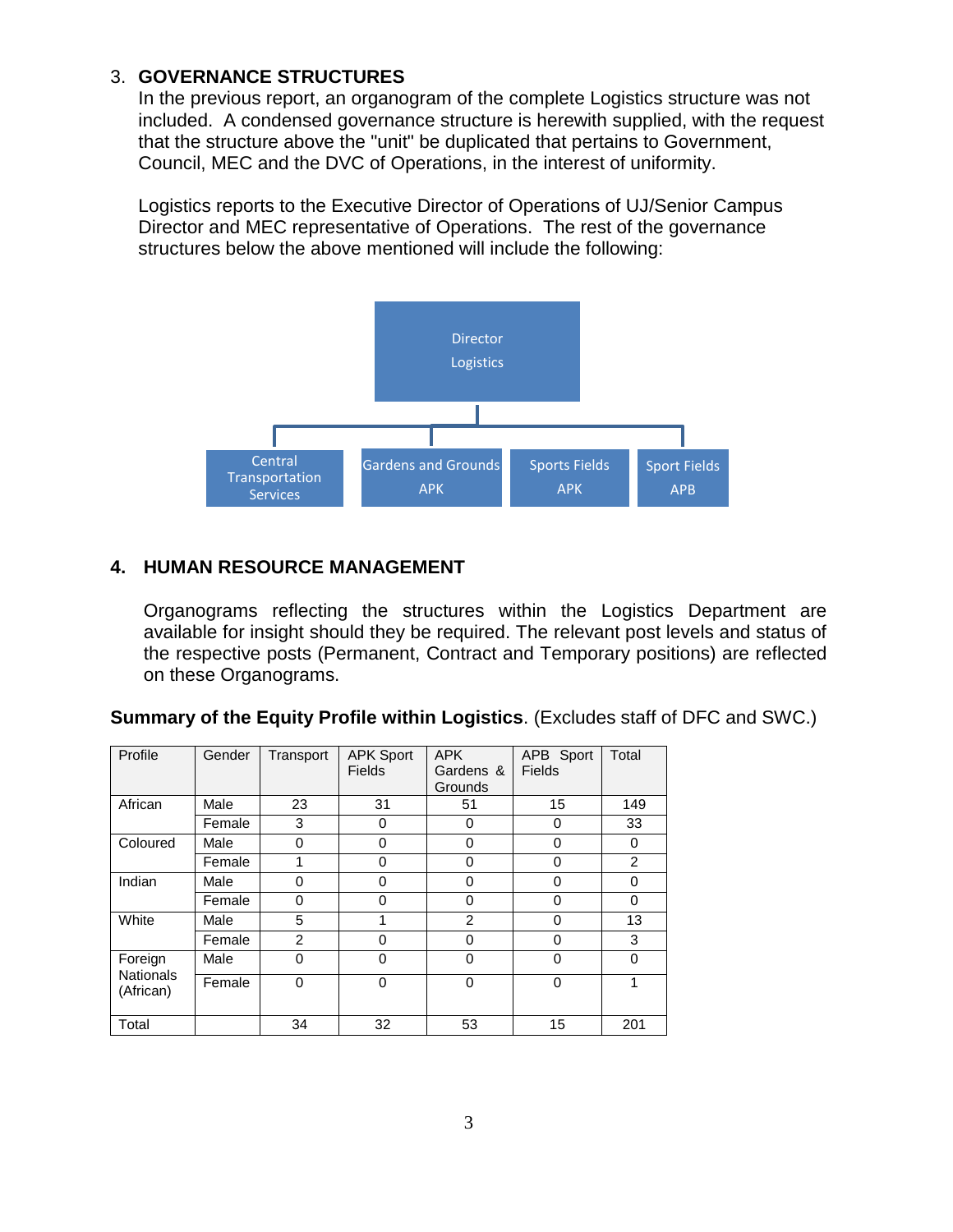| Profile          | Transport | Auxiliary<br><b>Services</b> | Total |
|------------------|-----------|------------------------------|-------|
| Appointments     |           |                              | 2     |
| <b>Transfers</b> | 2         |                              | っ     |
| Promotions       |           |                              |       |
| Resignations     |           |                              |       |
| Retirement       |           | 6                            | 6     |
| Deceased         |           |                              |       |
| <b>Dismissal</b> |           | ◠                            | 3     |
| Total            | 3         |                              | 13    |

#### **Overview of employee profile (The same suggestion as above)**

| <b>Profile</b>    | <b>Transport</b> | <b>Auxiliary Services</b> | <b>Total</b> |
|-------------------|------------------|---------------------------|--------------|
| Permanent         | 21               | 153                       | 171          |
| <b>Fixed Term</b> |                  |                           |              |
| Temporary         | 15               | 15                        | 29           |
| <b>Total</b>      | 36               | 169                       | 201          |

#### **Status of qualifications**

A specific level of qualification is required before an appointment can be made within the operational field. Thereafter, further training takes place through courses and seminars or recognized Academic Programs, as in job training.

#### **Succession Planning**

- This section has received attention to some extent, in that the Managers of the Sub-Divisions were compelled to delegate their authority to a subordinate in cases of absenteeism. Ongoing on the job training, development- and the extension of experience, is promoted and enhanced with this approach.
- Whenever an operational staff member is absent, Managers, Supervisors, Team Leaders and staff, are required to indicate how and by whom the additional workload will be addressed and, although this is not succession planning in the true sense of the word, it promotes the sense of shared responsibility, that is focused on sustainability.
- The Divisions are filled with an array of highly motivated, focused and committed staff members, who take pride in the level of service that they render. The greatest achievement of the staff is the constant stream of letters of commendation and "thank you notes" that they generate through their contact and interaction with the students and staff of UJ.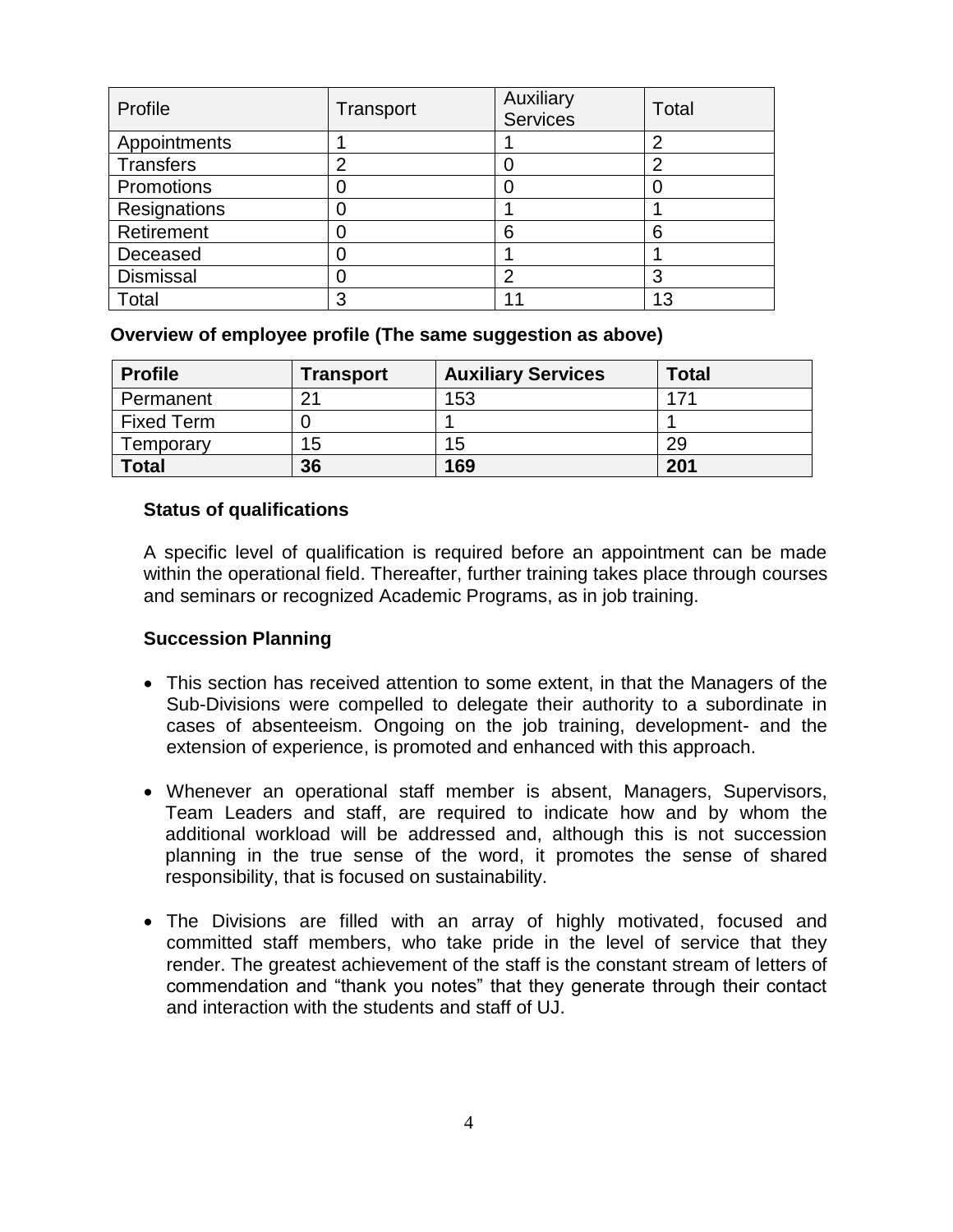#### **Staff Development**

- Irrespective of the private academic studies that individual staff members have undertaken or are continuing with, staff have also attended training courses such as Project Management and Garden related courses.
- The skills and competencies within these Divisions are matched to the work skills required to excel within the operational field, wherein the staff functions daily. It is different than the academic field, where a specific field or subject is focused on only- and skills and competencies are constantly honed and improved or "refreshed", whenever the need arises.
- The Divisions within this domain strives to comply with all Occupational Health and Safety requirements, and all operations are closely monitored by the relevant Occupational Health and Safety Officers.

#### **5. INTER CAMPUS BUS SERVICE**

With the implementation of a free bus service, the demand outstrips the supplyand extensive extra funding to add more buses could not be sourced. The service is rendered with fifteen (15) buses, which run between all four campuses.

For more detail, aimed at informing our changed management, the following background is also included:-

A Tender process was followed in 2011 to appoint a service provider as from January 2012. Only 3 of the 7 suppliers invited, submitted proposals. Megabus was the cheapest and met all the qualifying criteria. The initial contract period was for 5 years. A contract extension was approved by TC and PRCC for one year, being 1 January to 31 December 2018, while a new tender process is taking place with PURCO. The service to the students and staff has been a free service since 2012, and this continued in 2017. Since the start-up of the contract, the services and buses were constantly extended and increased, to address the issue of the demand. The last / final two additional buses were added in September 2014, to render a direct service between the Soweto and Doornfontein campus on a set route via the highway- and in accordance to a published time schedule. The new route and extension reduced the pressure and long queue issue on the 7 buses which operate between the Doornfontein, Bunting- and Auckland Park campuses. In total, the UJ has 15 buses, operating between all four campuses and the two off campus residences of the Soweto Campus (YMCA and YWCA).

During 2017, the Academic program changed and some tests had to be written on Saturdays. During August to November, more buses were brought in to also render a service on Saturdays for tests that had to be written- and these buses operated between the Auckland Park, Doornfontein, Bunting Road and Soweto campuses. Saturdays have become a near standard work day and whenever tests and exams are written, the full fleet operates.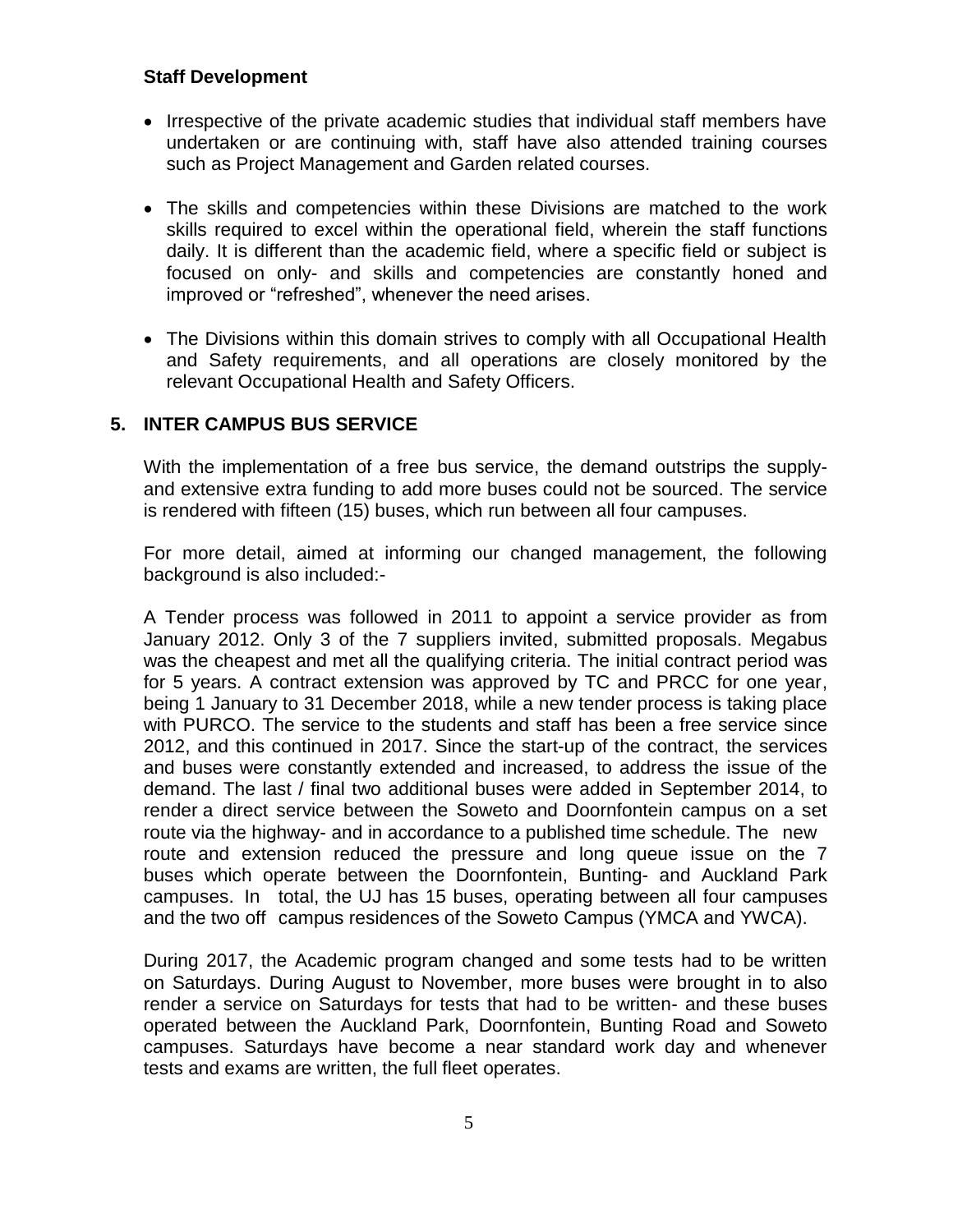It remains a huge challenge, with the demand for transportation (commuters) by far outstripping the supply of bus seats available.

The fleet of 15 buses were again made available in 2017 to serve in excess of 12 500 daily commuters, resulted in excessive queues and tension amongst individuals who have no alternative transportation means to and from campus.

In terms of the risks identified and listed on the risk register that pertain to Logistics, there is only one (1) listed risk, which pertains to the threat of not having sufficient bus transportation available, for the UJ students that is highly dependent thereon, to be able to attend their academic programs.

|                       | <b>Per Month</b> | <b>Per Month</b>  | <b>Per Month</b>  | <b>Per Month</b>  |
|-----------------------|------------------|-------------------|-------------------|-------------------|
| <b>Month</b>          | Total<br>2014    | <b>Total 2015</b> | <b>Total 2016</b> | <b>Total 2017</b> |
| <b>January</b>        |                  | 48 539            |                   | 9805              |
| <b>February</b>       | 188771           | 213 864           | 146 699           | 185 687           |
| <b>March</b>          | 148 060          | 198 028           | 9503              | 223 619           |
| <b>April</b>          | 173 328          | 136 772           | 0                 | 128 712           |
| <b>May</b>            | 171 286          | 154 627           | 26 051            | 201 342           |
| June                  | 74 282           | 66 154            | 63 221            | 64 809            |
| July                  | 68 522           | 133 975           | 48709             | 87 244            |
| <b>August</b>         | 185 123          | 177 570           | 228 981           | 219 942           |
| <b>September</b>      | 133 491          | 150 574           | 134 280           | 150 988           |
| <b>October</b>        | 77 288           | 155 839           | 181 141           | 212 332           |
| <b>November</b>       | 67427            | 78 836            | 136 025           | 140 663           |
| <b>TOTAL per year</b> | 1 287 578        | 1 514 778         | 974 610           | 1625143           |

#### **Passenger Utilization – 2014 VS 2015 VS 2016 VS 2017**

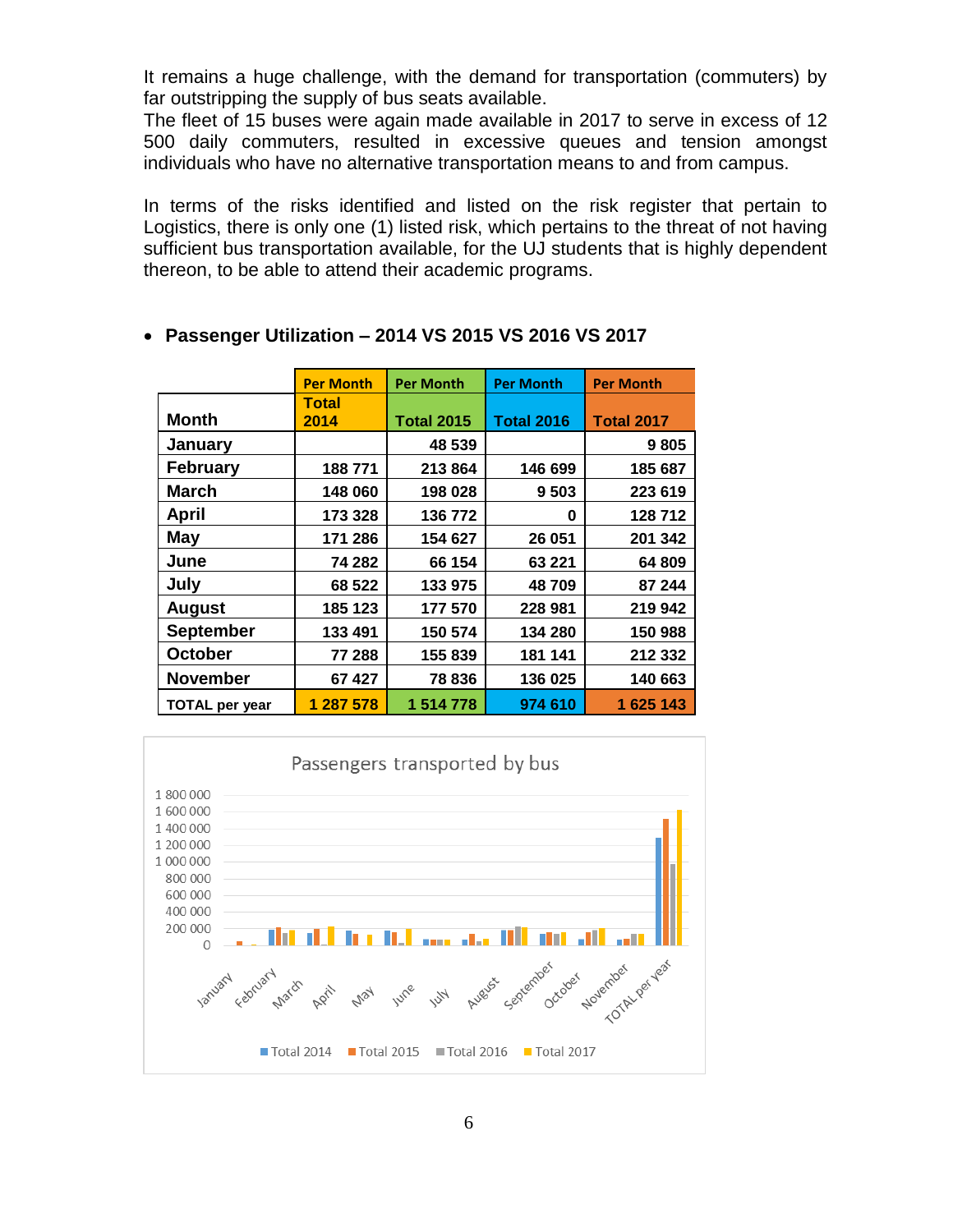#### **Increase on Passenger Utilization**

As from September 2014 the bus service consisted of 15 buses that is spread between the four campuses. The fleet of 15 buses remained the same throughout but the passenger utilization increased annually. An increase of 227 200 passenger between 2014 and 2015. In 2016 the full utilization could not be obtained as the temporary appointed Queue Marshals were removed in Mid-March and was only replaced Mid-May after the match and place process of temporary staff in vacant positions were completed. An increase of 110 365 passenger between 2016 and 2017. A combined increase of 337 565 passenger between 2014 and 2017 and an average passenger increase of 84 391 per year as the number of buses in the fleet remained on 15.

Passenger utilization is done by the temporary appointed Queue Marshals from 7am till 6pm, Mondays to Fridays, but the bus service is operational from 6am till 10pm, Mondays to Fridays, thus the passenger utilization figures reported on is not the actual full utilization from 6am till 10pm.

#### **UJ Inter Campus Logistical Service**

#### (Postal Delivery Services)

A tender process was completed in 2011. The suppliers submitted their proposals, but did not meet all the qualifying criteria. A new process was started and the new tender was awarded to Imperial Truck Rental in 2012. The contract was for a 5 year period. A new tender process was followed and a new 5 year contract was approved from 2017 to 2021. The service was rendered throughout 2017, with good feedback from clients. No negative feedback, complaints- or incidents occurred during 2017.

### **6. CENTRAL TRANSPORTATION SERVICES**

#### **Traffic Fines**

More and more fines are received every year. It has become a huge administrative task, to get all the fines re-issued within a 48 hours turnaround time-frame, which the department has set, to uplift its performance. A permanent staff member was transferred to the fines officer in January 2015, to address the challenges and to ensure that fines received, are dealt with and reissued within the set time frame, which was identified as a major challenge during 2015. The methodology was continued within 2017 and functioned well. Progress is monitored on a month to month basis. The office is looking into the matter to block a person or drivers, who constantly receive fines, but the matter is still under discussion and investigation, as to how these transgressors will be dealt with. A Fleet Management System called Archibus was implemented during April 2014, to assist with electronic capturing and filing of vehicle booking requests and to move away from a manual paper based filing system. The system assisted with a more reliable and faster way to gather driver information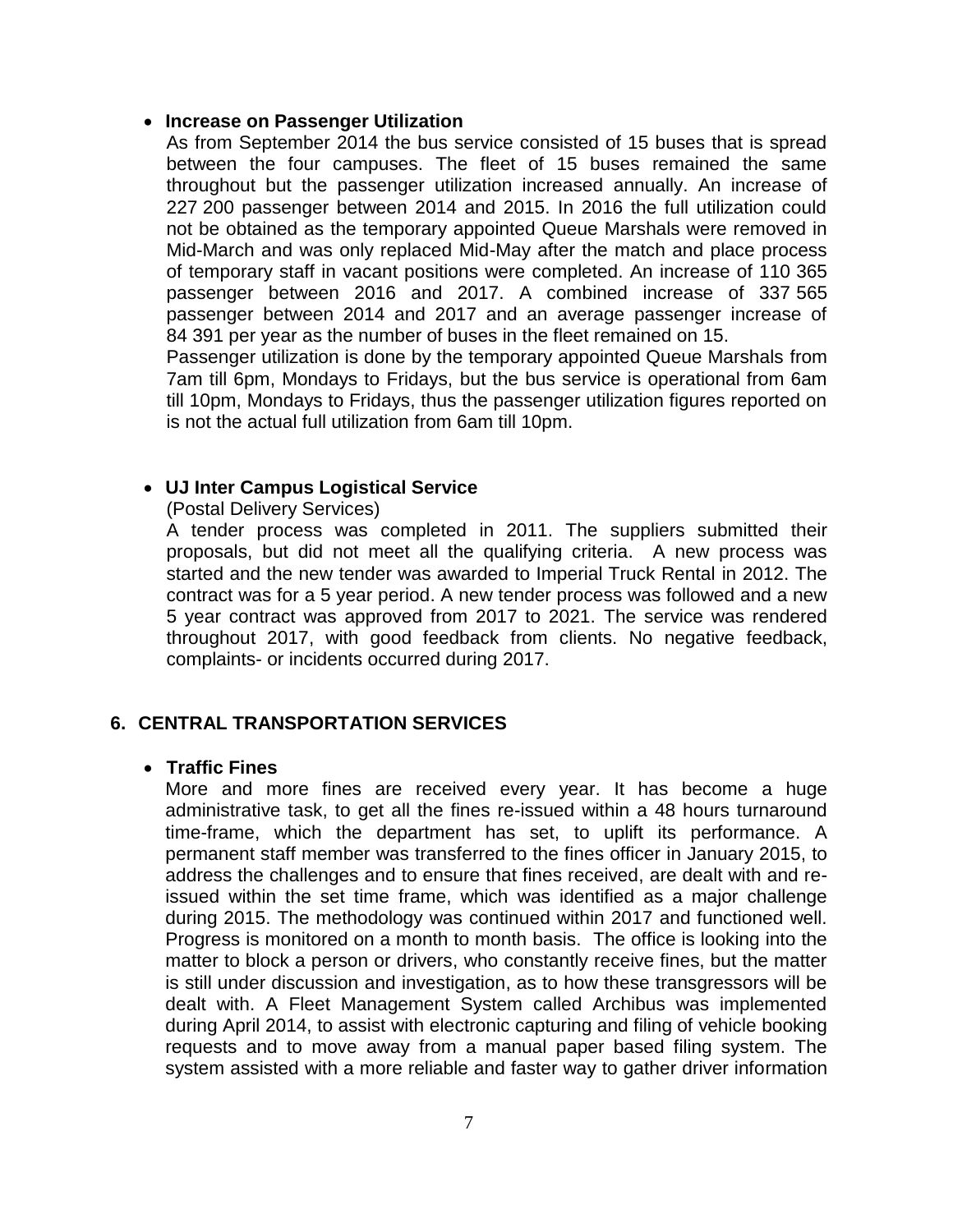for the re-issuing of fines and general fine management- as well as with general administration.

### **Vehicle Accidents**

Accidents with the UJ vehicles that resort under the vehicle fleet at Central Transportation Service on APK, DFC and SWC, showed a decline in 2017, with fewer accidents reported than in 2016.

# **7. STAKEHOLDER ENGAGEMENT**

- In the beginning of 2015, further negotiations were entered into with the City of Johannesburg, to establish the possibility of cooperation in terms of bus transportation, from which UJ students could benefit. Throughout 2015, these negotiations continued- and it is also set to extend into 2016.
- The Stakeholders are the UJ and the Metrobus Section of the City of Johannesburg, as well as WITS University, as the CoJ sees this as an overall "university / academic" route, which can be operated as a single entity.
- As mentioned earlier, the final outcome with the CoJ was not concluded in 2015 - 2016 and came to a holt as the new UJ MEC members came on board. The CoJ needs to interpret the information, numbers and routes submitted during the negotiations- and respond to UJ requirements.
- Logistics and Auxiliary Services interact with many Contractors and Service Providers, with which contracts are held. In addition to the mentioned contracts, this office has also embarked on a process of drafting Service Level Agreements (SLA's) with these Service Providers, to set specific norms and standards and to have a measuring system in place. By the end of 2015 each active contract within this domain had service level agreements and valid contracts in place.

# **8. RESOURCE MANAGEMENT AND SUSTAINABILITY**

### **Governance of the Division**

In terms of Governance, it can be reported that there is no scope for misinterpretations, flexibility or non-compliance within this Domain. Governance is very clearly defined and described by the Management Executive of the UJ. It is also continuously guarded and enforced by the office and staff of the Registrar and Finance Department, leaving no space for non-compliance with the Governance strategies, in place at the UJ.

• Specifically due to the aforesaid, Operational Divisions are compelled to operate within specific margins and boundaries, that in itself, ensure and guarantees success. This concept, coupled with reporting lines created by the structures within this Domain, ensures that Divisional Heads are held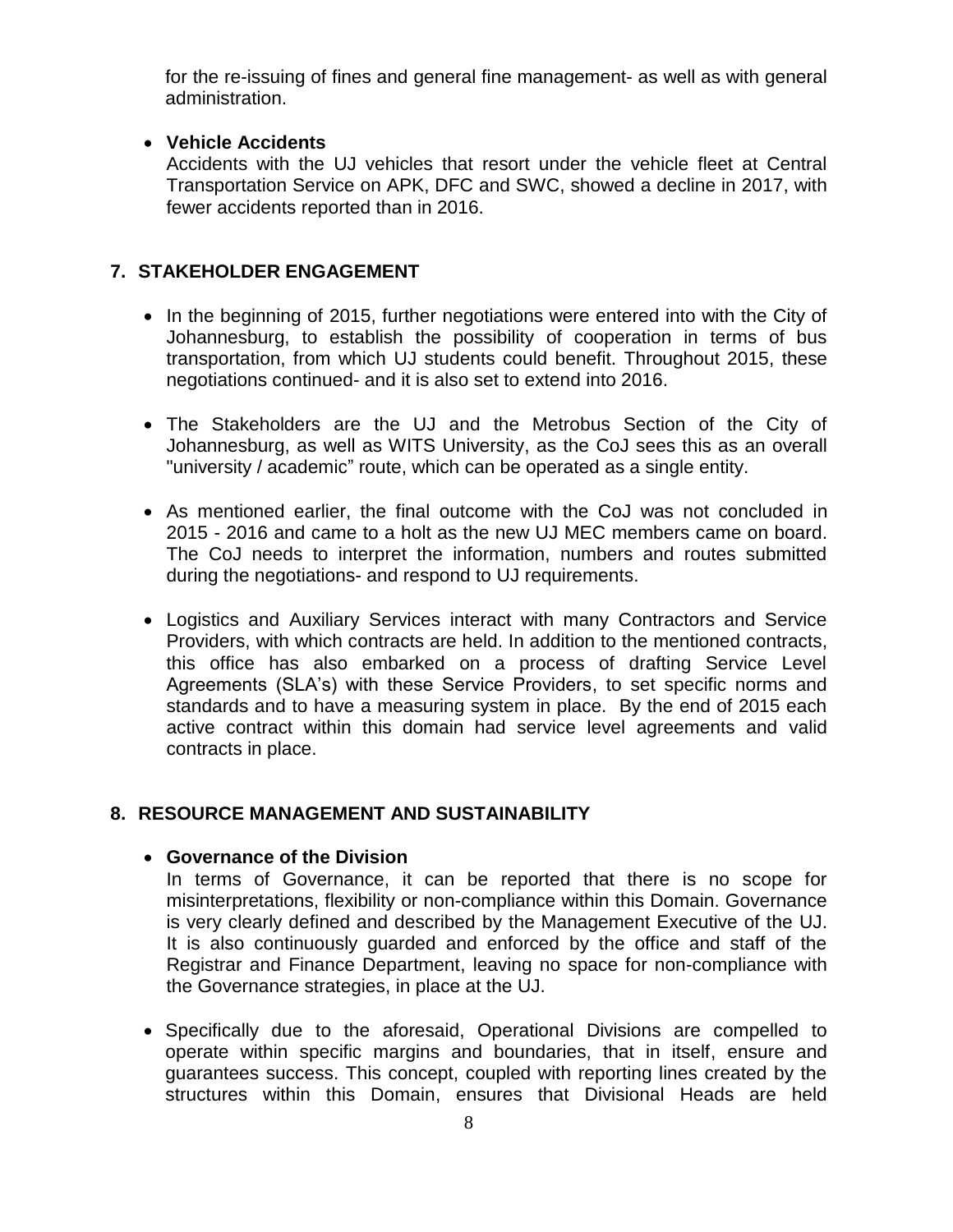accountable for the services rendered within each sub-division. This domain is highly service orientated, and the success thereof is measured in terms of client satisfaction. In relation hereto, the letters of commendation and "thank you notes" received on a regular basis, remains proof of the quality control that is in place - and that it functions effectively.

- During the first quarter of 2014, Logistics went through a quality audit process and the aforementioned sentiments, were echoed in the report received.
- The main risk listed in the Risk Register of The UJ, which pertains to this domain, is the issue of the safe and efficient transportation of students and staff with the Inter-Campus Bus Service. Operations within the sub-division of Transportation Services went very well during 2017. There was however the constant threat of client dissatisfaction and possible student protest actions, owing to the fact that the demand for bus transportation exceeding the supply, but fortunately no such direct events materialised during 2017. Services were disrupted during 2016 due to student protest action - but the

service was never fully suspended. Even at the highest of the protests, services were still rendered, albeit that alternative routes were implemented, campus premises not entered and scheduling altered.

#### **9. LEADERSHIP ROLE**

- Within Logistics and Auxiliary Services domains, there is not much liaison with the external neighbors or the community in general, where a leadership role can be fulfilled.
- Both domains render a support function to mainly internal students and staff. The leadership role that is fulfilled, is mainly to manage the requests for assistance received, in such a fashion and with the limited resources available, that no major decline in the satisfaction index of clients is experienced.
- Crisis management is applied whenever break-downs or system failures occurand to date, no insurmountable problems or challenges, which could not be successfully dealt with, have occurred.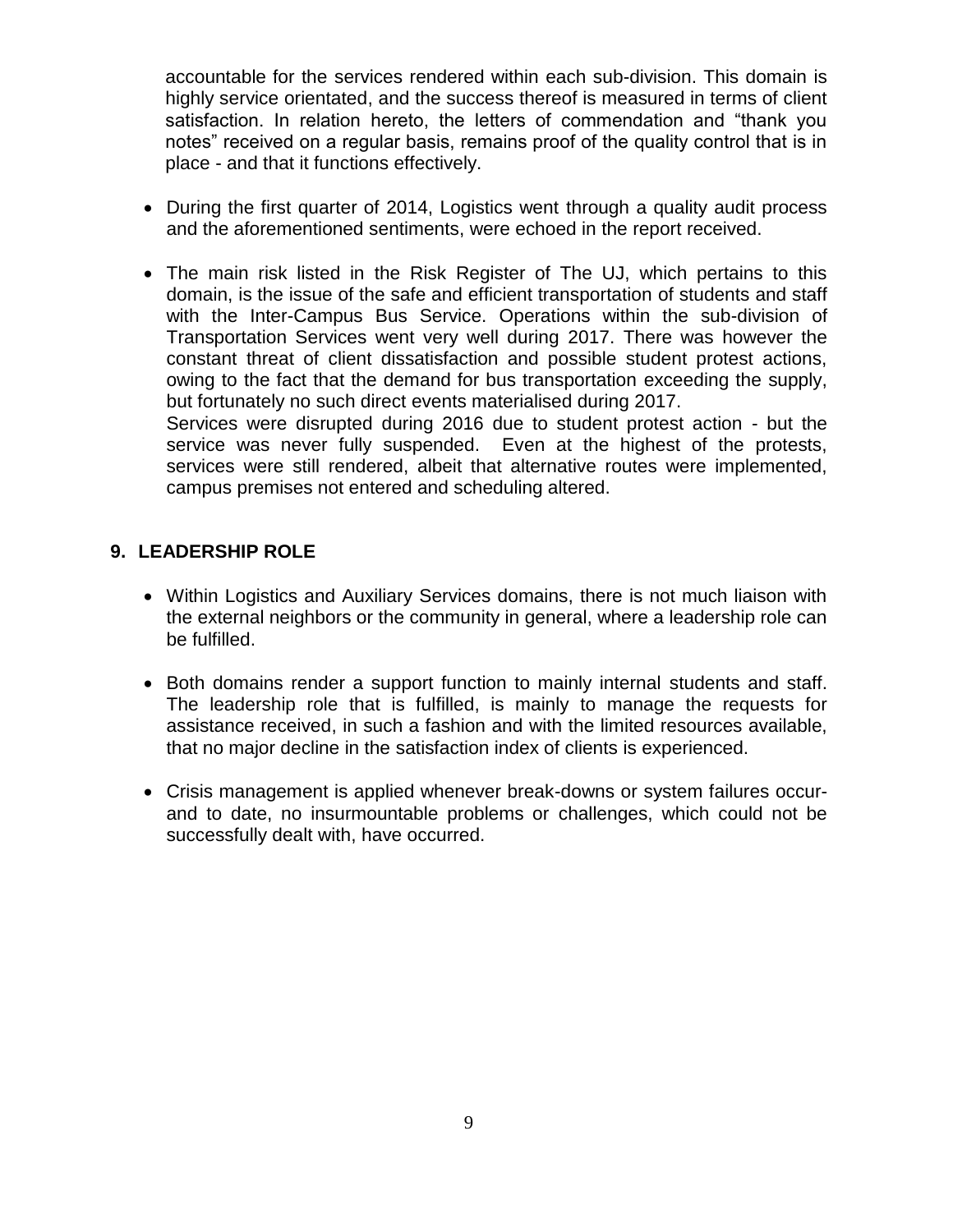### **10. FINANCIAL REVIEW**

The following financial resources were made available within this domain for 2016, under the listed descriptions:-

| <b>OPERATIONAL BUDGET - LOGISTICS</b> |                                          |                      |                |         |  |  |  |
|---------------------------------------|------------------------------------------|----------------------|----------------|---------|--|--|--|
|                                       | <b>APPROVED</b><br><b>OPERATING</b>      | <b>TOTAL TO DATE</b> |                |         |  |  |  |
| <b>CAMPUS</b>                         | <b>BUDGET 2016</b><br><b>EXPENDITURE</b> |                      | <b>BALANCE</b> | % SPENT |  |  |  |
| Transport - Vehicle Fleet - APK       | 27 006 814                               | 25 657 303           | 1 349 511      | 95      |  |  |  |
| Transport - Vehicle Fleet - DFC       | 1 129 133                                | 1 185 509            | -56 377        | 105     |  |  |  |
| Transport - Vehicle Fleet - SWC       | 44 450                                   | 196 857              | $-152408$      | 443     |  |  |  |
| Transport - Nursing - Transport       | 169 425                                  | 81 273               | 88 152         | 48      |  |  |  |
| Gardens and Grounds APK               | 14 264 967                               | 12 087 016           | 2 177 950      | 85      |  |  |  |
| Sports Fields APK                     | 8764746                                  | 7 259 878            | 1 504 868      | 83      |  |  |  |
| Sports Fields APB                     | 4 930 871                                | 4 570 743            | 360 128        | 93      |  |  |  |
| <b>Total</b>                          | 51 379 533                               | 46 467 837           | 4911696        | 90      |  |  |  |

In general, 90% of the available funds were spent.

Sound fiscal management and control was applied throughout 2017, but there were challenges that needed to be addressed.

Firstly, the Transportation Services' budget runs at a deficit, until all journals are processed at the end of the year, for vehicles hired by all Departments. This creates the impression that this specific sub-division is heading for disaster throughout the year – and 2016 was no different. In agreement with the DVC of Finances, R2 million had to be generated with vehicle rentals. This expectation was exceeded in 2015, with more than R2,4 million generated. For 2017 however, an electronic system was taken into use and this prevented that journals could be raised for bookings received. The workload however indicated that the performance of 2016, was exceeded by a substantial margin.

Throughout the year, strict control had to be applied over all financial resources, to ensure that funds could be stretched to cover the whole year. The financial systems were however locked down at the end of October and no further purchases were allowed, except for break-downs.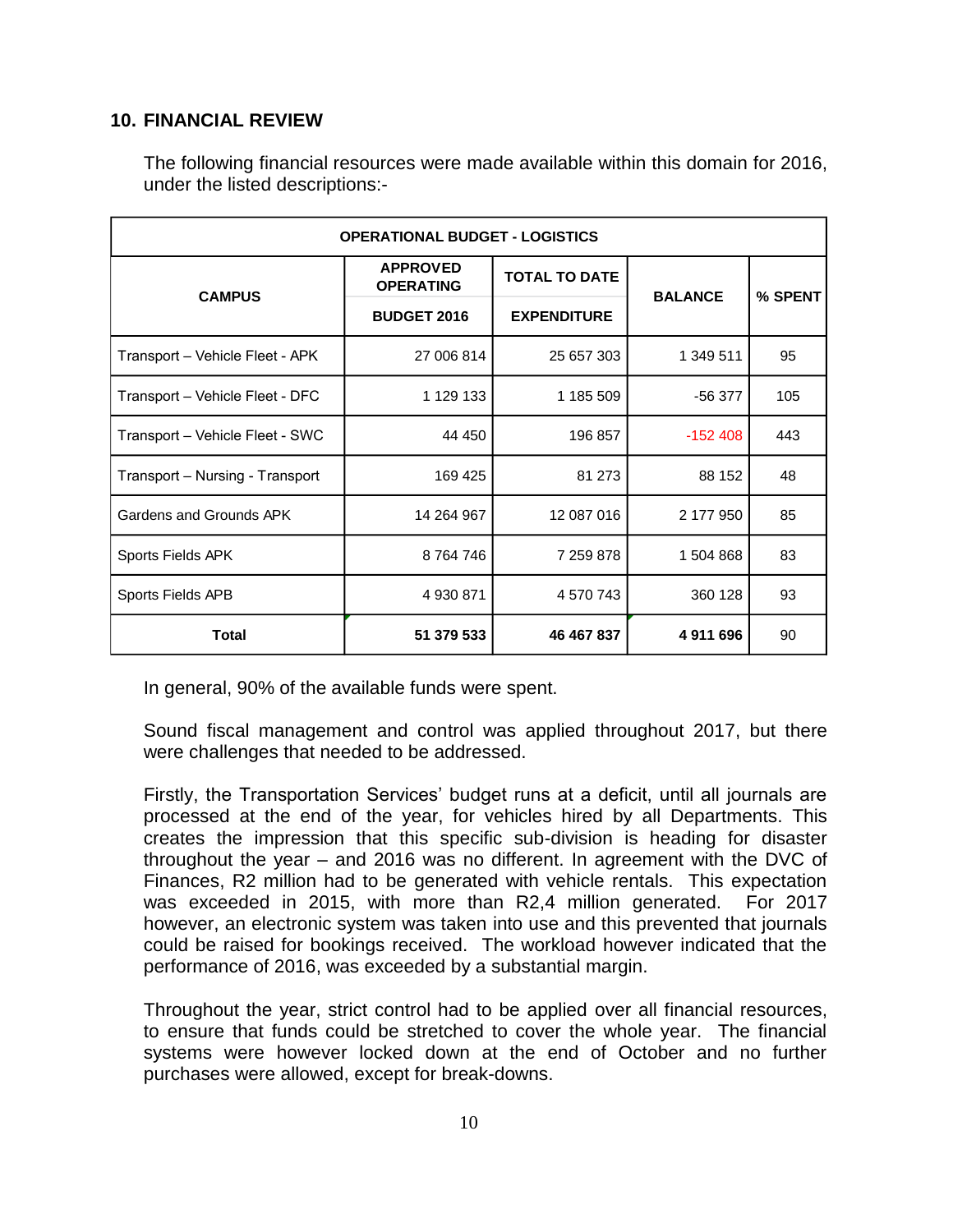### **11. OVERTIME**

Overtime salaries within all sub-divisions also came under severe strain. It needs to again be stressed that staff within this domain work overtime on demand, dictated by programs and client requests- and not at own discretion.

Overtime within Logistics grew with 6, 62% in 2014, if compared to the figures of 2013. (Listed in hours, 45 266 versus 42 454). For 2015, figures were substantially better, due to excessive control. In 2016 and 2017, the monthly downward management of overtime hours continued up to November - but in the December recess the staff again worked, such as in 2014 and before.

Overtime hours are reported on a monthly basis in monthly reports together with the reasons for the required hours.

Overtime is strictly regulated by the managers within Logistics on a weekly basis, aligned with booking schedules, client requests and UJ programs- and all overtime is pre-approved and well documented. Overtime is managed in accordance with UJ policy.

The limits placed on available hours of overtime that can be worked by staff within Logistics, are regularly exceeded due to University and client demand, but remuneration claims are still confined to maximum claimable hours per individual. The staff within Logistics are loyal and highly committed, even if it does sometime lead to them forfeiting income for hours over worked.

| 20 I I                                                                                                                                                                                                |                   |                          |                          |                          |                          |
|-------------------------------------------------------------------------------------------------------------------------------------------------------------------------------------------------------|-------------------|--------------------------|--------------------------|--------------------------|--------------------------|
| <b>Combined Comparison of</b><br><b>APK-APB Sport Fields</b><br><b>APK-APB Cleaning &amp; Support</b><br><b>APK Gardens &amp; Grounds</b><br><b>APK-DFC-SWC Transport</b><br><b>Nursing Transport</b> | Logistics<br>2013 | <b>Logistics</b><br>2014 | <b>Logistics</b><br>2015 | <b>Logistics</b><br>2016 | <b>Logistics</b><br>2017 |
| January                                                                                                                                                                                               | 3229              | 3646                     | 2913                     | 2603                     | 3011                     |
| February                                                                                                                                                                                              | 3479              | 3653                     | 2669                     | 2640                     | 2962                     |
| March                                                                                                                                                                                                 | 2862              | 3671                     | 3647                     | 2678                     | 2706                     |
| April                                                                                                                                                                                                 | 3141              | 3287                     | 2727                     | 2029                     | 2914                     |
| May                                                                                                                                                                                                   | 3498              | 3392                     | 2852                     | 2404                     | 2759                     |
| June                                                                                                                                                                                                  | 3159              | 2712                     | 2812                     | 2012                     | 2564                     |
| July                                                                                                                                                                                                  | 2861              | 3229                     | 3375                     | 2654                     | 2419                     |
| August                                                                                                                                                                                                | 3187              | 3079                     | 3552                     | 2325                     | 2168                     |
| September                                                                                                                                                                                             | 3591              | 3390                     | 3523                     | 2238                     | 2895                     |
| October                                                                                                                                                                                               | 3835              | 3303                     | 3578                     | 2821                     | 3232                     |
| November                                                                                                                                                                                              | 3741              | 4337                     | 4678                     | 2386                     | 4015.5                   |
| December 1-15                                                                                                                                                                                         | 2039              | 1243                     | 462                      | 377                      | 531.5                    |
| December Recess                                                                                                                                                                                       | 3832              | 6324                     | 0                        | 6017                     | 6258                     |
| <b>Annual Total Hours</b>                                                                                                                                                                             | 42454             | 45266                    | 36788                    | 33184                    | 38435                    |

### **Comparison: Overtime Hours of Logistics 2013 VS 2014 VS 2015 VS 2016 VS 2017**

**Totals are based on hours worked and not Rand Value**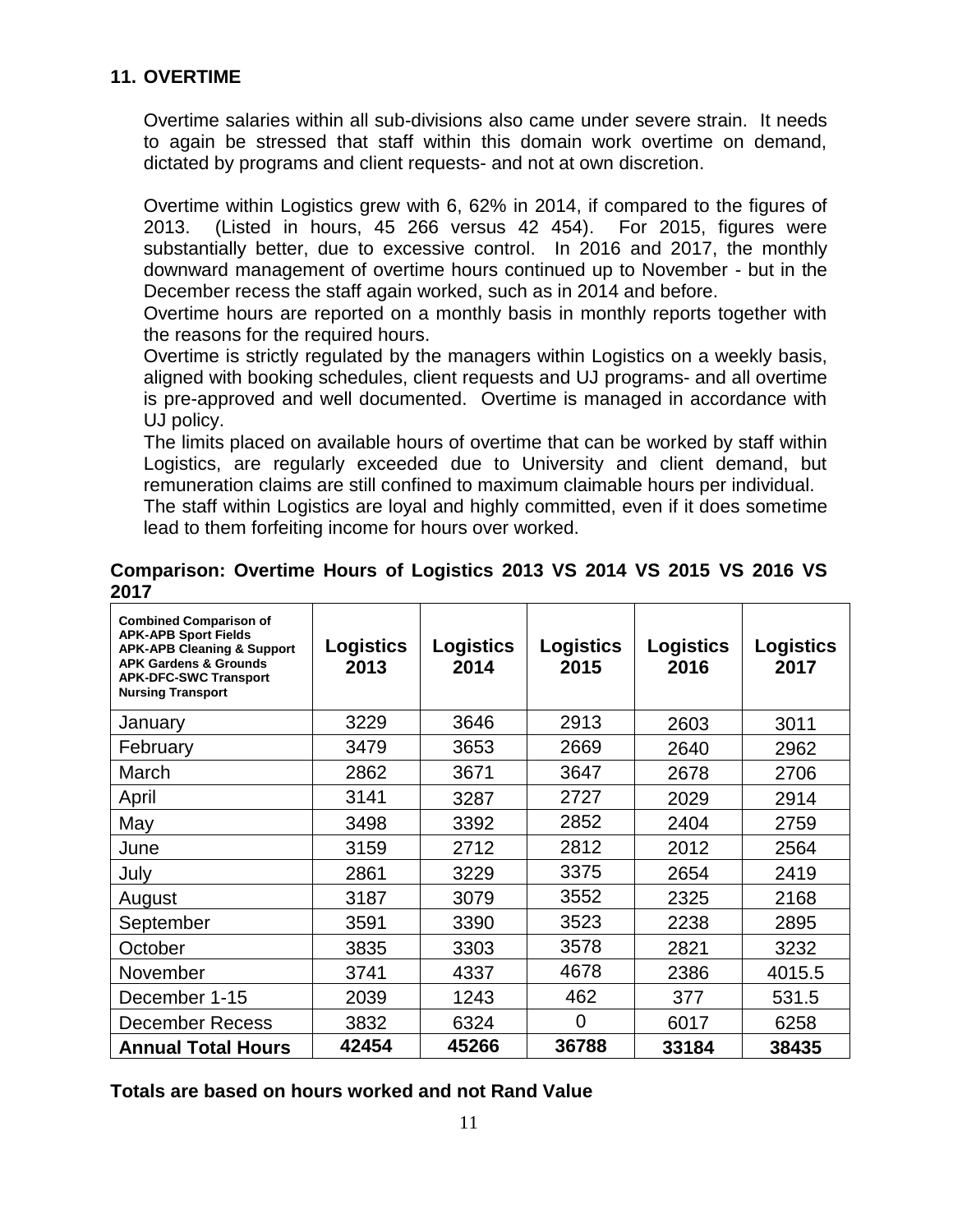

### **12. ADDITIONAL GOALS**

Goals of Logistics will be aligned with the UJ Strategic Plan 2025.

In terms of short term goals (for 2017) the primary focus will be on the sustainability of what was achieved in 2017, with an improvement plan of what to focus on for 2017.

In terms of medium term planning, with the strategic plan as guideline and dictating the steps to take and the focus areas, the period of 2015 to 2018 will be focused on.

In terms of long term planning, in line with the above, the period of ten (10) years and beyond will be focused on.

#### **13. SOCIAL RESPONSIBILITIES**

Ongoing outreach programs, specifically to ensure good relations with the neighboring community of The UJ, are in process.

In relation hereto, constant interaction with the DA Councilor for the Auckland Park area takes place.

#### **14. ENVIRONMENTAL SUSTAINABILITY**

#### **Carbon Footprint:-**

 $\triangleright$  The UJ MEC appointed an Audit Company to determine the Carbon Footprint of the University. The Transportation Office was drawn into this audit and submitted full records of all vehicles of the University, as well as all fuel used and diesel drawn, out of the comprehensive records that are kept by this Department. This domain now assists annually, with making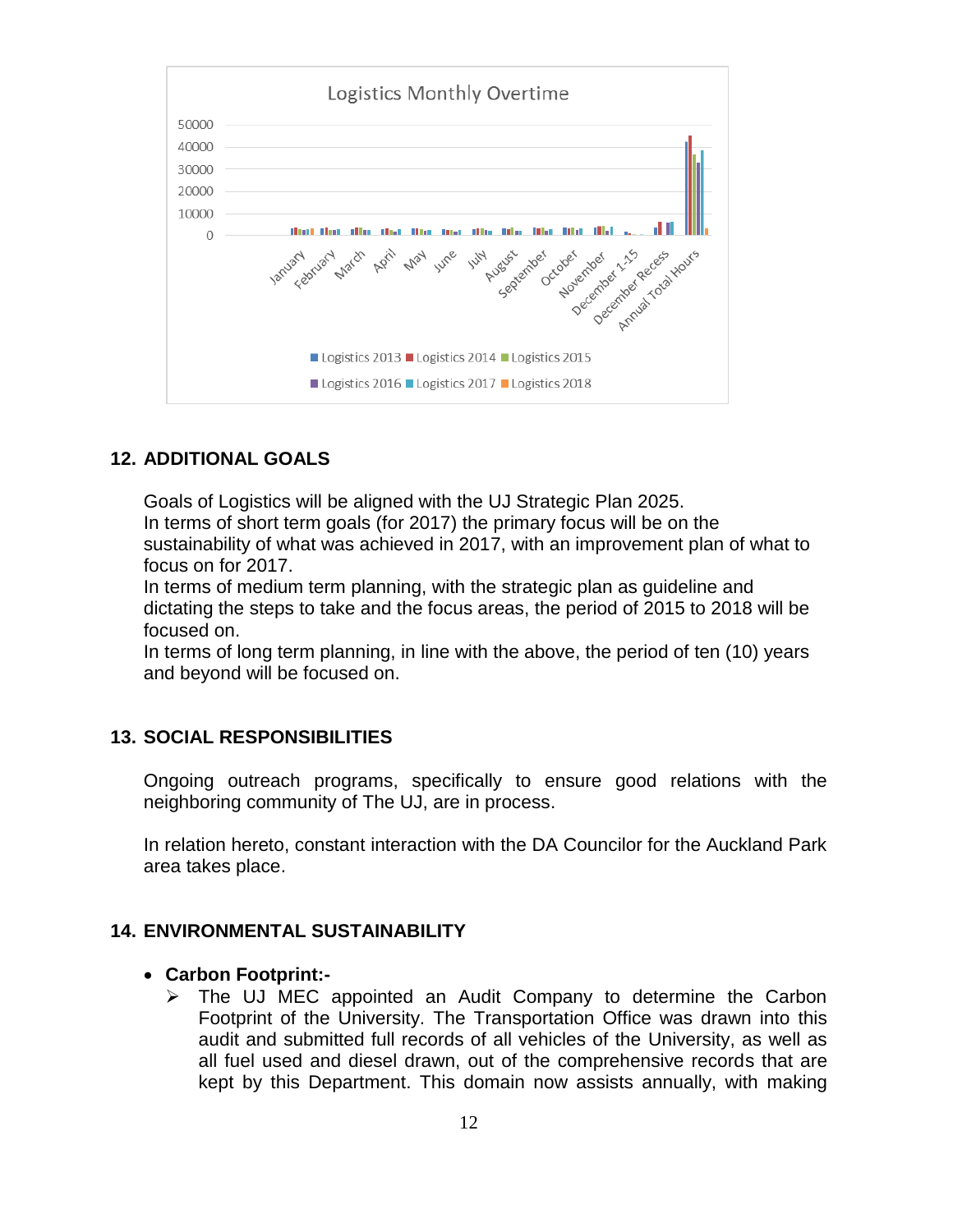records available. Weekly updates of data now take place and information is immediately available on demand.

- $\triangleright$  Initiatives were embarked on to contribute towards energy savings. Globes used within the buildings utilised by this Domain, have already been replaced with energy saving units. Office lighting is switched off when not used. No new electrical installations were made during 2016, within the offices of this Domain.
- $\triangleright$  In relation to water consumption and savings, this Domain assisted extensively in a project to identify and plot all water outlet points, and by digging up pipes and meters, to determine the sizes and location of underground pipe articulations, used for irrigation.
- $\triangleright$  Whenever an interruption of water supply would occur at any of The UJ Campuses, students and staff would leave taps open if no water is available on tap. The cleaning staff have since been trained and conditioned, to make it part of their standing operating procedures, to check and close all water outlets, after each such an interruption and, through this initiative, many thousands of liters of water is saved. During 2016, Logistics succeeded in sustaining the boreholes at the Soweto Campus in a fully functional state and all irrigation systems are totally disconnected from any municipal supplies. Further initiatives at the Doornfontein Campus, will follow in 2017.
- $\triangleright$  This Domain is directly involved with waste management, inclusive of the collection and transportation thereof, and works in close synergy with the Department of Occupational Safety, that is now the "accountable office" for this function. This Domain physically and actively supports the initiatives launched and applied by the Occupational safety office and its staff members- and even assists with aspects such as minimizing waste and sorting at source.

#### **15. CHALLENGES**

The following major challenges are experienced within the domain, with the solutions applied listed, to address the respective challenges:

#### **Transportation**

 $\triangleright$  Budget is not made available for the fleet leases of vehicles, as costs are supposed to be recovered from departments during the year. This creates the wrong fiscal picture of this department throughout the year, until recoveries start to balance out. Arrangements have been made with Finances, to open a separate "negative account" for this purpose, so that the entire budget is not affected, preventing electronic purchases and thus ensuring proper running of the department.